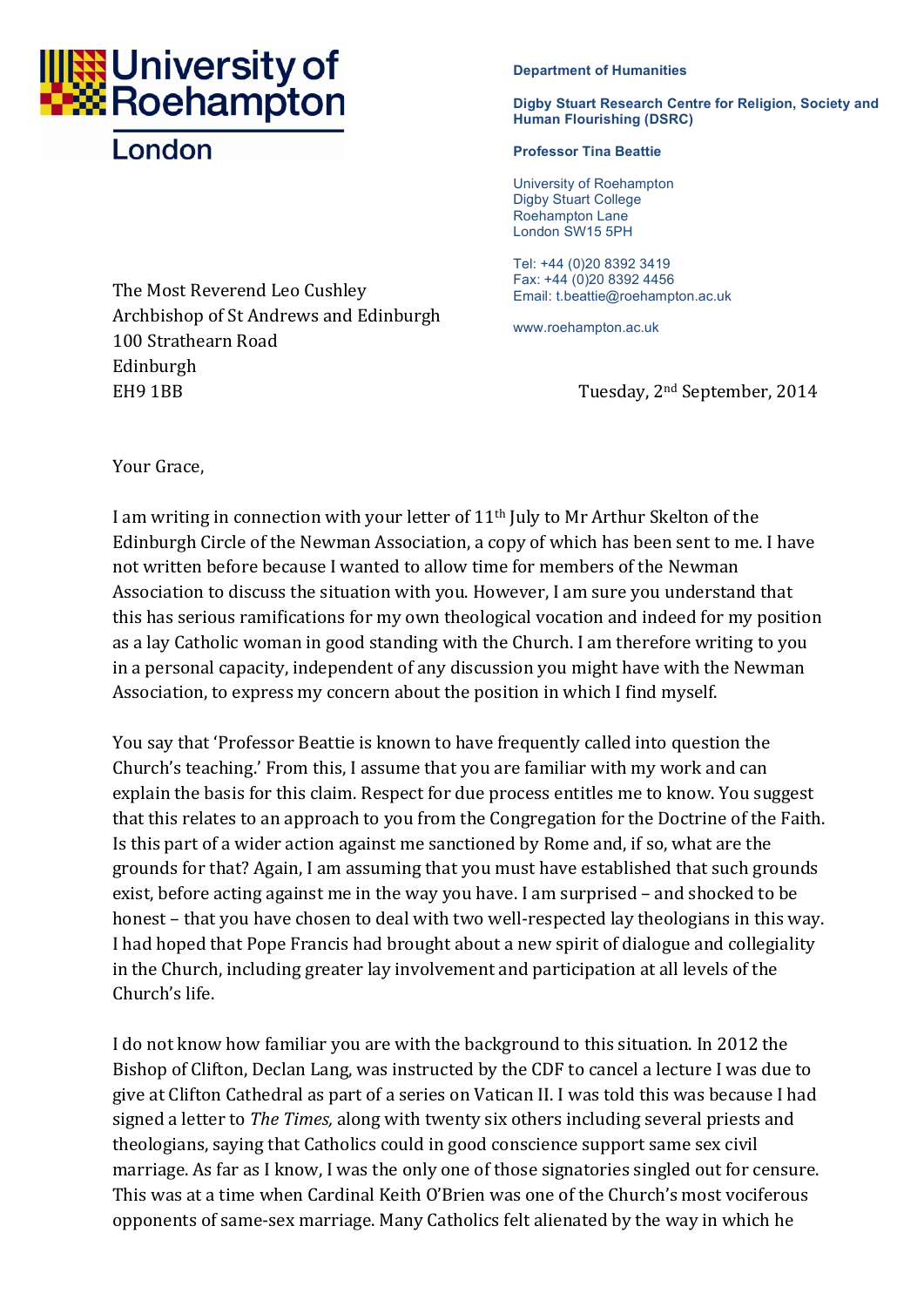and some other members of the hierarchy expressed their opposition. I believed then and I believe now that there is scope for Catholics to enter into a more reasoned and nuanced public dialogue around such issues than the official hierarchy was willing to allow. Catholics do not all think exactly the same way, and many of us felt compromised by the pressure to support unquestioningly a position about which we had varying degrees of uncertainty or disagreement. I hardly need to point out that subsequent events involving Cardinal O'Brien did little to allay these reservations.

I went to see Bishop Declan about the letter he had received from the CDF, and he expressed his sincere regret that he had been told to cancel my lecture. He has been supportive of me in many ways. My cancelled lecture was published along with the others in a book based on the lecture series, I am a member of the Clifton diocesan theological education team, and I regularly contribute to the diaconal formation programme and other diocesan events. (My continuing involvement with Clifton Diocese dates from when my family home was in Bristol).

Subsequent to the Clifton incident, a visit to the University of San Diego was cancelled by the President of that University in October 2012 on the basis of my alleged 'dissent'. This did not as far as I know involve the CDF but was a local decision prompted in part by conservative bloggers with links to the Catholic hierarchy. The cancellation of that visit generated a storm of protest against the President of the University, including calls from faculty and students for her to resign, and it attracted widespread media coverage here and in the United States. I received more than five hundred letters of support from academic theologians, priests, religious and many ordinary Catholics from around the world, and Bishop Declan was supportive throughout.

That is by way of background information that you may or may not already know, Your Grace. However, your intervention is likely to inflame this controversy once again, and you need to be aware of that. Of course there are people who disagree with me on many issues, just as there are many who agree. Such disagreement, when informed by sound theological principles and critical fidelity to church teaching, is a sign of intellectual vitality in the Church. It proceeds by way of dialogue and debate, not by way of one side seeking to silence the other by invoking the authority of the CDF. However, there is also a vociferous minority of those who are quick to report people like myself to Rome, often on the basis of distorted claims or false accusations. They would no doubt applaud you for taking a firm stand against me, but that makes it all the more important that you establish the facts and are able to justify your decision. I am happy to furnish you with any publications or evidence you require, if I am told the exact nature of the complaint against me.

You say that I am 'known to have frequently called into question the Church's teaching'. Known by whom, in what context, and with reference to which of my published works? Never in my published writings or talks have I questioned any of the doctrinal mysteries of the Catholic faith. On the contrary, I have consistently argued in defence of even the most frequently challenged doctrines of the Church, seeking to interpret these in a way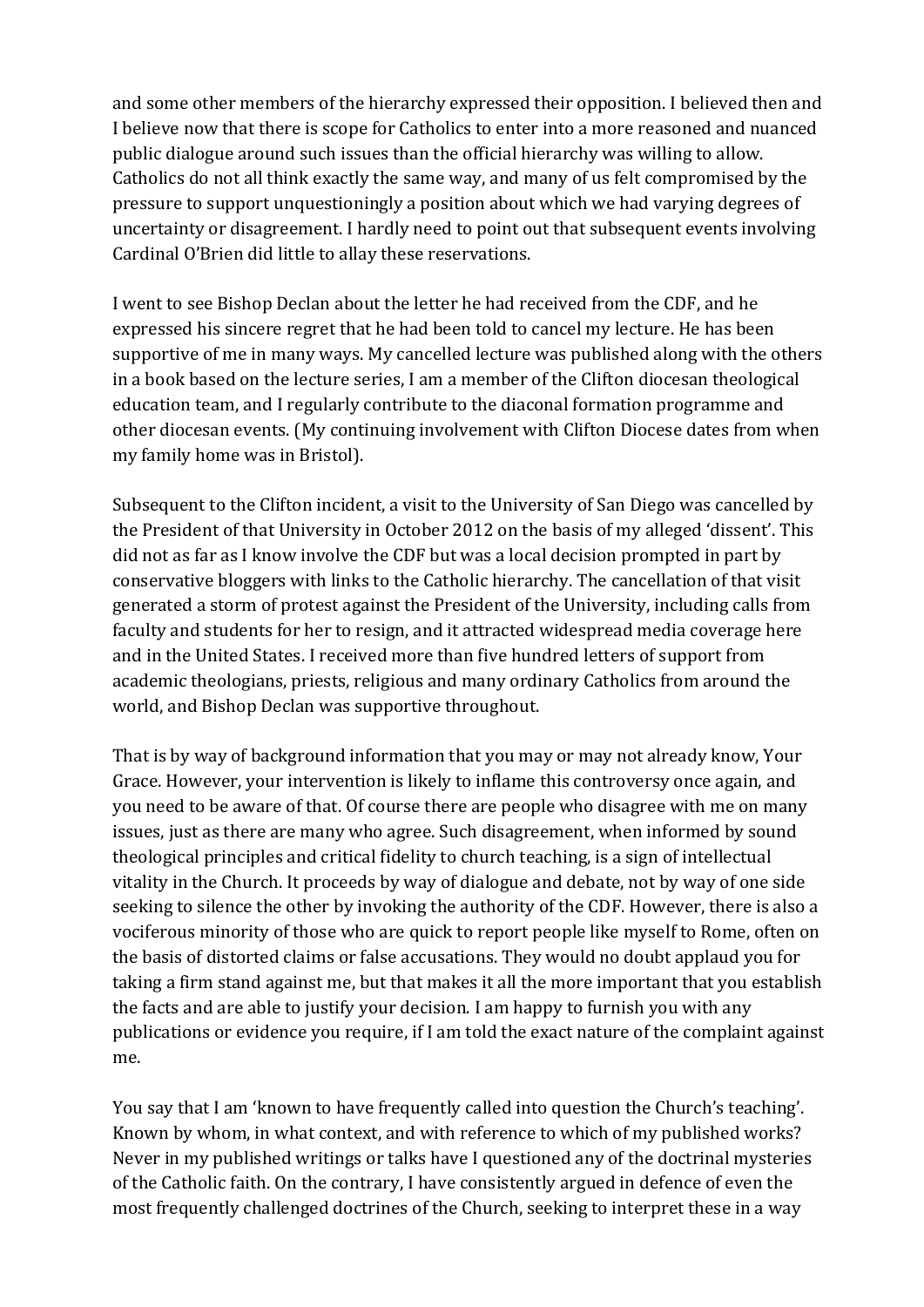which illustrates their relevance for contemporary faith. These include the Marian dogmas, original sin, the Resurrection of the Body, the Real Presence – in other words, those revealed mysteries around which the Catholic Church weaves a faithful tradition amidst the challenges and complexities of daily life. In the 'hierarchy of truths' to which Pope Francis repeatedly refers, these are the truths that determine the shape of our faith. I have also written positively in support of the Church's social teaching.

The recent questionnaire distributed in preparation for the Synod on the Family shows that there is a crisis in the reception of the Church's teachings on sexuality, marriage and the family. Many faithful Catholics experience a profound sense of dissonance between the teachings of the official magisterium and the lived realities of modern marriage and family life, as is acknowledged in the report on the questionnaire published by the German Bishops' Conference, for example. The Church's moral teachings have always been shaped by a process of prayerful reflection, theological debate informed by philosophical reason, and historical development by way of which the Church has retained her relevance and her capacity to speak meaningfully to people across different times and cultures. Today, it is clear that a rupture has occurred so that for many faithful Catholics that is no longer true. This has resulted in a shared quest to discover ways of interpreting our faith anew by seeking to ask what it means to be followers of Christ in a time of radical and far-reaching change. I see my work as part of that process, which is why so much of my time is spent speaking to parish groups and religious communities (mostly voluntarily), as well as representing a Catholic point of view in the media and public debate.

This process of theological reflection and engagement is deeply rooted in my own experience of marriage and family life. I have been married for thirty nine years, I am the mother of four adult children, and my first grandchild is due very soon. I believe in the family, and I believe in the sacrament of marriage. (This seems to be true of the majority of respondents to the questionnaire on marriage and the family). However, as an academic theologian working in a secular university, I have a responsibility to contribute to public dialogue and debate. This role of Catholic advocacy entails not mindless repetition of everything that comes from Rome, but a faithful endeavour to show that the Catholic theological tradition has rich intellectual roots and a mature capacity for reasoned debate and diversity. It was those qualities that first attracted me to the Catholic Church as a convert in my early thirties, and led me to study theology as a mature student. 

None of this is to deny that I make many mistakes. Of course I do, and there have been times when I should have exercised better judgment about how and where to express my views. However, until I understand what lies behind accusations issued by the CDF and repeated by you, I can neither offer explanation nor seek reconciliation, but find myself condemned without a hearing.

Pope Francis has spoken repeatedly of his desire for a Church that takes risks and is not afraid of messiness and doubt. In *Evangelii Gaudium* he speaks eloquently and